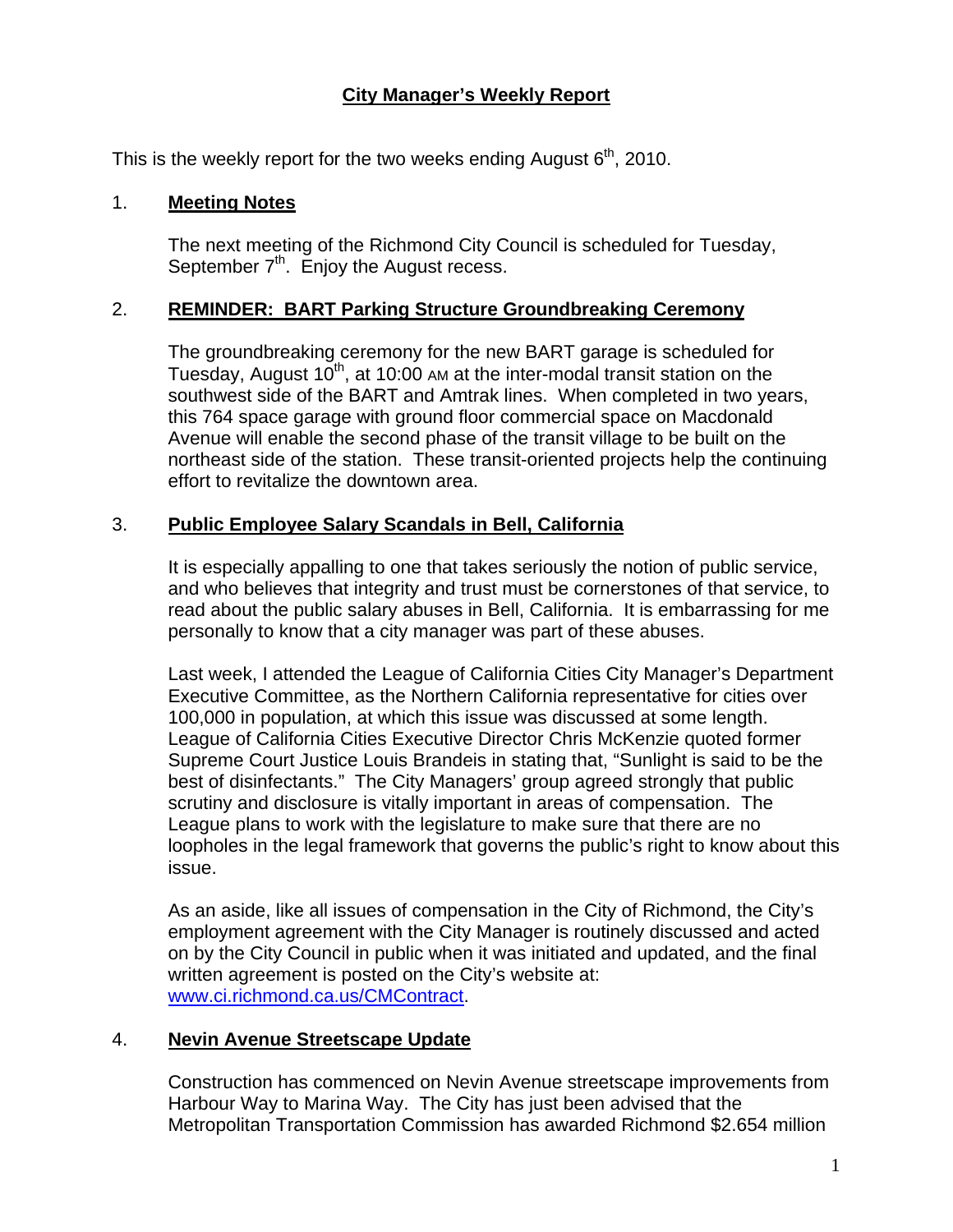in construction funding for the streetscape work on Nevin between  $19<sup>th</sup>$  and  $27<sup>th</sup>$ Streets. The latter project scored  $4<sup>th</sup>$  of 33 applications received Bay Area-wide for the Transportation for Livable Communities program. The project recently completed design development and is now in the construction drawings phase. These two projects will transform Nevin Avenue on both sides of the BART/Amtrak multi-modal transit station into a beautiful pedestrian-friendly corridor.

### 5. **California Emergency Services Award**

The Office of Emergency Services Manager, Kathy Gerk, received news this week that the West County Community Emergency Response Team (CERT) Consortium (C4) was awarded the California Emergency Services Association's (CESA) Silver Award. The CESA Silver Award is presented for "exceptional efforts in the area of emergency management and preparedness to include ongoing programs, specific campaigns, public education, training programs, partnerships, etc."

In 2009, the West County cities of El Cerrito, Hercules, Kensington, Pinole, Richmond, Rodeo and San Pablo formed a collaborative relationship to expand their outreach with the CERT programs. This included joint program development, training and conducting exercises together. The West County CERT Consortium is being recognized for improving emergency response capabilities throughout the region.

This award will be presented at the quarterly meeting of the CESA Coastal Chapter on Thursday, August 12<sup>th</sup>, 2010, in Windsor, CA.

Congratulations to Kathy Gerk on her continuing efforts to keep Richmond safe and prepared.

# 6. **Employees and Manager of the Year**

As the Council heard at its last meeting in July, twelve employees and seven managers were peer nominated by secret ballot for the 2009/10 Employee and Manager of the Year awards program. Some of the key components the nominees had to demonstrate include dedication to the highest standards of public service and customer satisfaction, professionalism, courtesy and respect; good stewardship of the public's resources by providing quality services in the most responsive and cost effective manner; recognizing and honoring the diversity of the community; embracing change, demonstrating adaptability and several other vital attributes.

We are proud to present to you the 2009/10 Employees and Manager of the Year: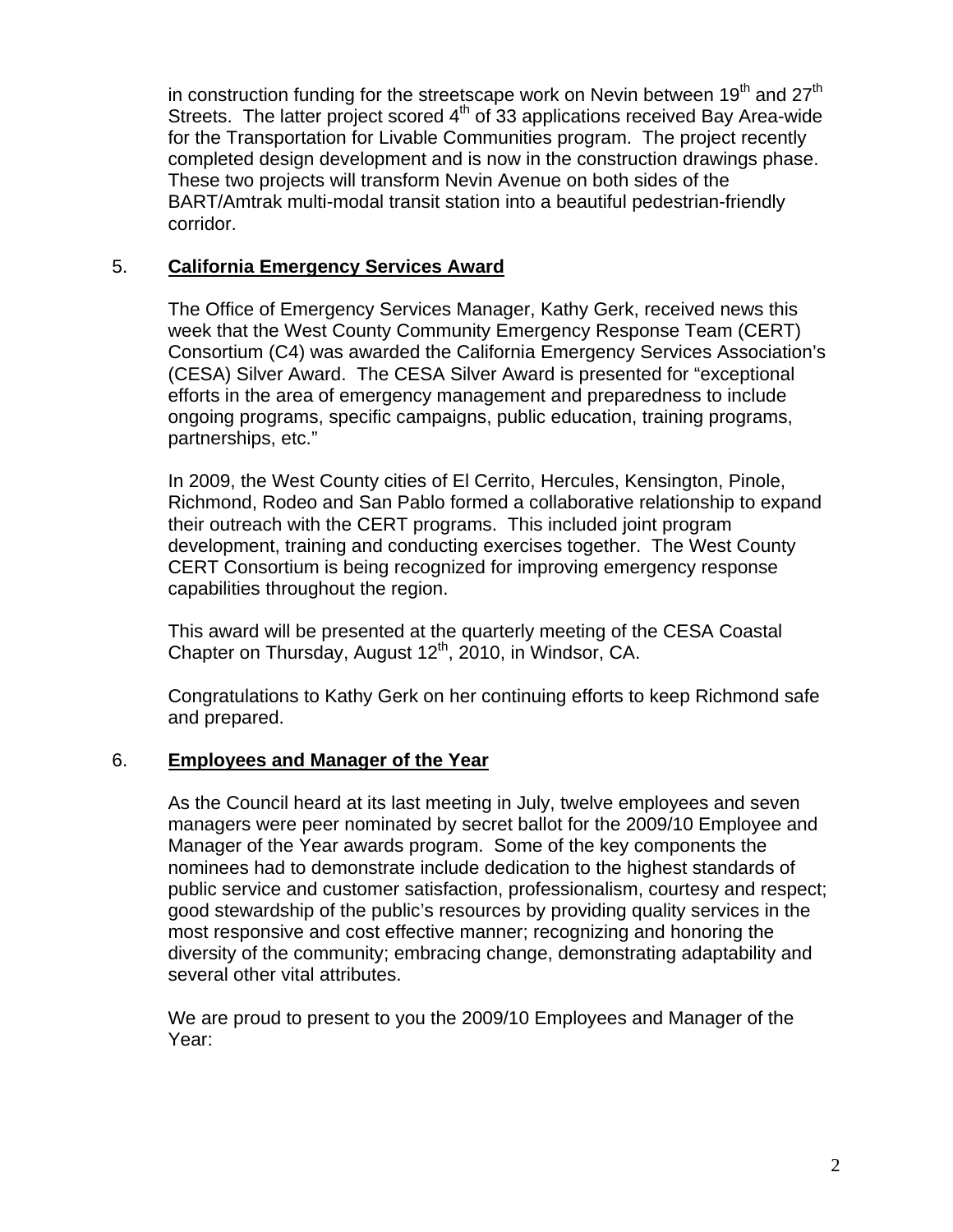

*Milt Rayford, Carpenter, Public Works Department Employee of the Year* 



*Nickie Mastay, Community & Economic Development Finance Manager, Community & Economic Development Department Manager of the Year* 

Congratulations to Milt and Nickie!

### 7. **Public Works Updates**

- $\bullet$  Crews completed the resurfacing of 16<sup>th</sup> Street from Portola to Pennsylvania Avenues two weeks ago.
- Crews completed the resurfacing of  $6<sup>th</sup>$  Street from Ripley Avenue to the south end of the street. Crews also performed dig outs on Williams Avenue in Parchester Village last week.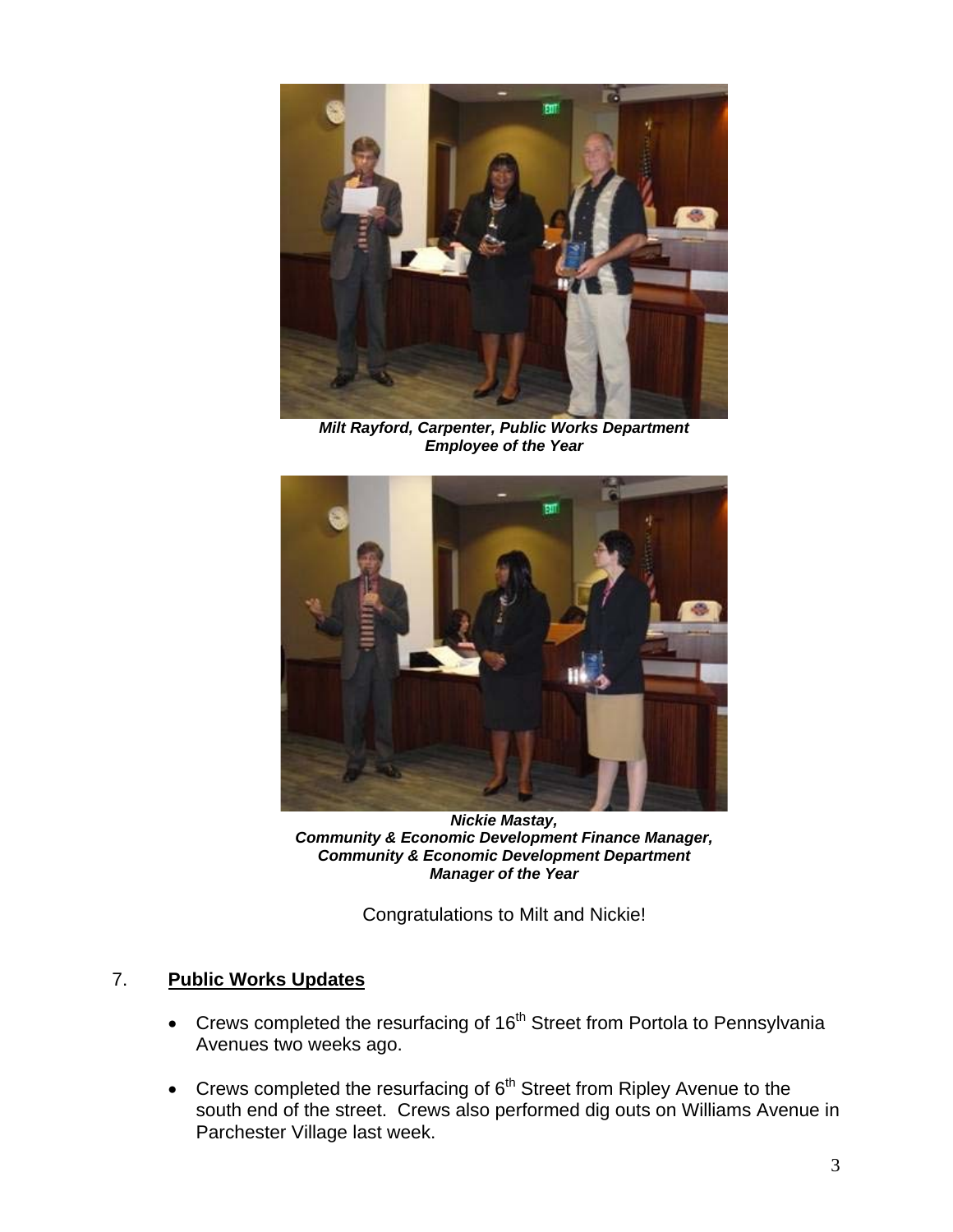- A Parks and Landscaping Division contractor has been working at Nicholl Park to replace four old and damaged light poles, two at the skate park and the other two along the main walkway.
- Public Works, in partnership with the City of El Cerrito, is resurfacing Sonoma Avenue (which is shared by both cities) from Hazel Avenue to Charles Avenue. The City of Richmond is providing the labor and equipment, and the City of El Cerrito is providing the asphalt materials.
- The Parks and Landscaping Division completed the vegetation management and weed abatement along the eight miles of the Richmond Parkway from I-580 to I-80 this week.

### 8. **Updated City Standard Details**

In an effort to update the City's standard details last revised in the early 1990s, the Engineering Services Department is beginning the process updating City standard details for driveways, sidewalks, curbs, and gutters. These details are available online at Engineering Services Department's City webpage.

### 9. **Via Verdi Sinkhole Update**

The temporary emergency by-pass road through the cemetery's property is contracted to be completed by Friday, August  $13<sup>th</sup>$  and is significantly ahead of schedule. As required by the Army Corp of Engineers and EBMUD, the San Pablo Creek must flow through the sinkhole collapsed area before the rainy season (October 1<sup>st</sup>) begins. As a result, the Via Verdi Restoration project will be broken into 2 phases: temporary channel (before rainy season) and permanent culvert (after rainy season).

# 10. **Recreation Highlights**

 Native Garden Project: The Pt. Richmond Community Center, in collaboration with Parent Resources and More, at the Washington Field House (110 E. Richmond Avenue), started a Native Garden Project. Every Wednesday, participants of the Kids 'n Motion summer camp program are cleaning and cultivating a 15 x 13 feet triangle of land adjacent to the Washington Field House. In addition, the Pt. Richmond Community Center's participants partner with the Disabled Person's Recreation Center for art projects every other Monday. Together, they are currently making stepping stones for the garden. These projects are helping to build bridges between youth with and without developmental disabilities. The projects will continue until August 9<sup>th</sup>.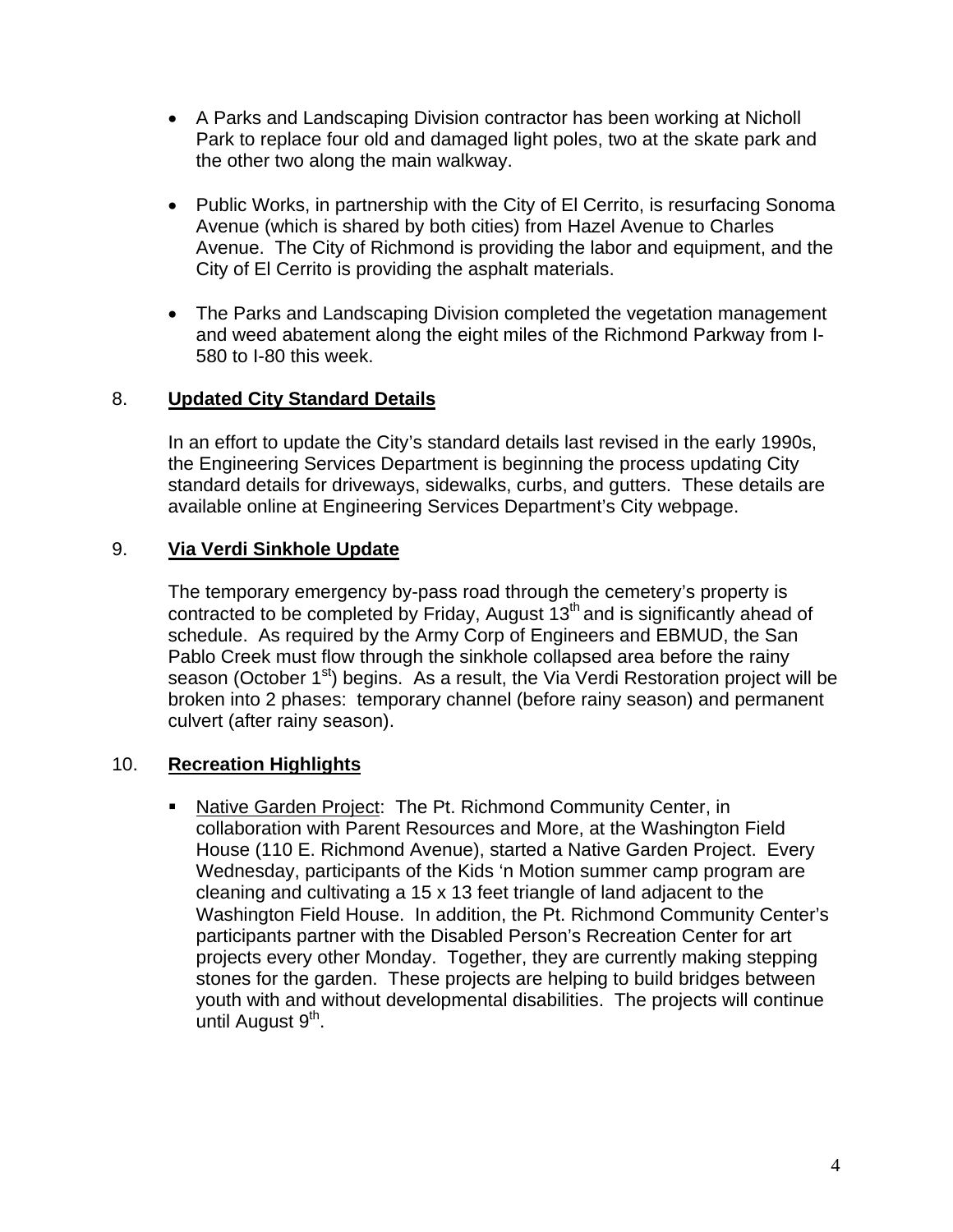- Special Visit: The Kids 'n Motion summer camp program received a visit from the WildCare Nature Van of San Leandro on Friday, August  $6<sup>th</sup>$  from 9:00 AM to 12:30 PM. The participants were engaged in the diversity of California's wildlife and will learn the way California native animals have adapted to their habitat. They also examined predator/prey relationships, defense strategies, and the natural history of mammals, birds, and reptiles.
- **EXEC** Camping: The Youth Activities section escorted eight Richmond youth, ages 14 to 17, with Dr. Connie Portero, Chair, Recreation & Parks Commission, on a 3/day 2/night camping trip to San Luis Reservoir, August 4<sup>th</sup> through August  $6<sup>th</sup>$ . The trip was part of the Outdoor Youth Connections leadership programs. Tents, sleeping bags, food, etc. were provided through the program, and upon return, the youth had the opportunity to write a grant proposal, up to \$500, for one service project and an outdoor recreation activity of their choice.
- Rafting: The Youth Activities section escorted 10 Richmond youth on a whitewater rafting trip to the South Fork of the American River in Sacramento on Saturday, August 7<sup>th</sup>.
- Youth Sports Camp: The 3<sup>rd</sup> Annual Summer Youth Sports Camp culminated on Friday, July 30<sup>th</sup>. Each 2-week training session gave participants the opportunity to choose basketball, soccer, baseball, flag football, golf or volley ball. Participants learned basic fundamentals and participated in noncompetitive scrimmage games.

# 11. **Web Fun Fact**

The City now has an interactive map of its parks and public facilities. As you roll your mouse over the map, it will give you information about the park or public facility. If you click on the map, it will open a new window with detailed information and images of the parks and public facilities. You can find this page under Departments, Recreation, Parks & Public

Facilities, or follow this link: [www.ci.richmond.ca.us/ParksMap](http://www.ci.richmond.ca.us/ParksMap)